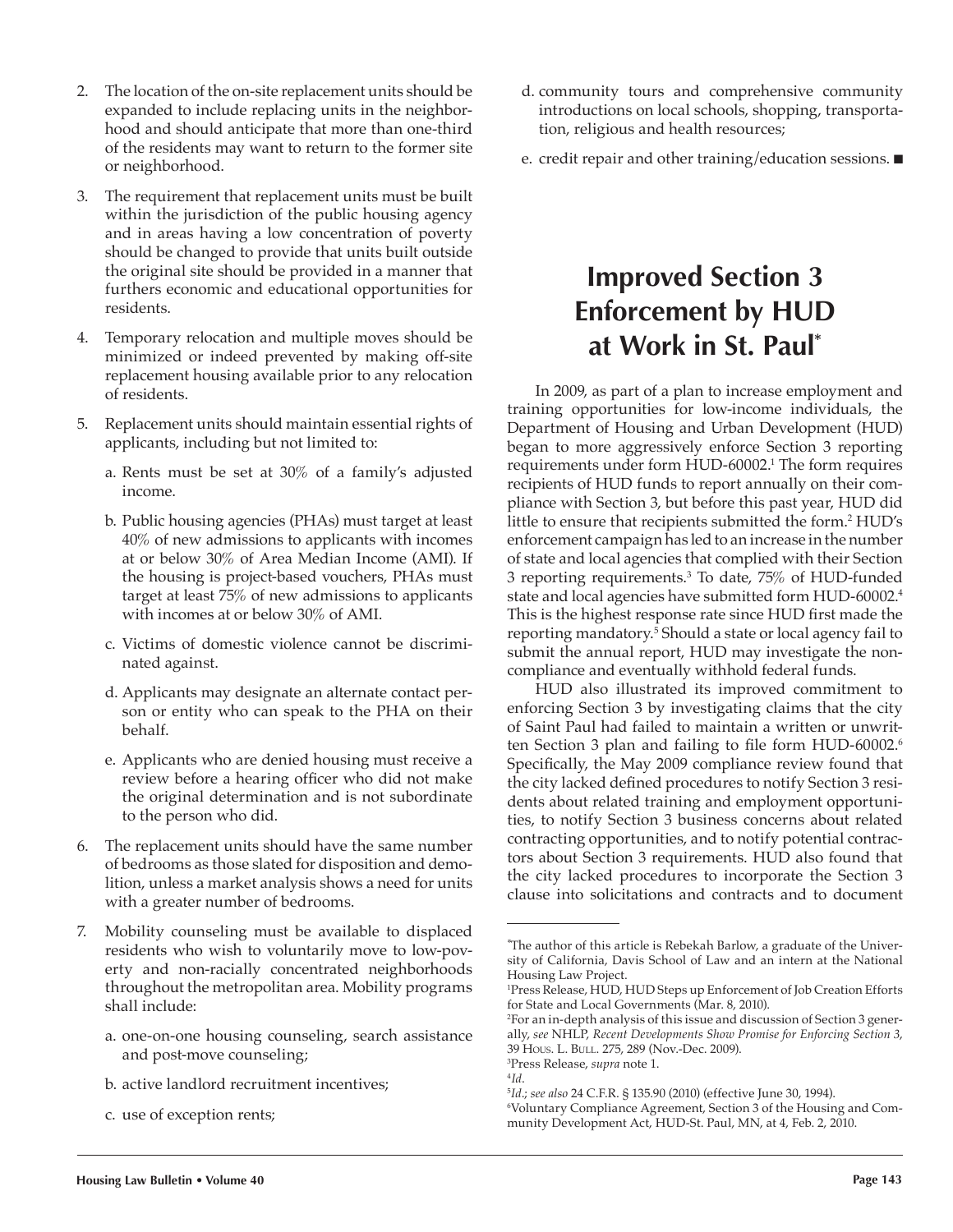actions taken to comply with Section 3 requirements.7 The penalties for lack of compliance can be steep. Here, HUD withheld \$18 million in Neighborhood Stabilization Program funds due to noncompliance.<sup>8</sup>

As a result of the findings, HUD and the city entered into a Voluntary Compliance Agreement that sets forth the steps that the city will take to address these deficiencies.<sup>9</sup> The agreement is noteworthy as an example of measures HUD may take in the future for other cities or agencies found to be noncompliant with Section 3.

## **The Scope of the Agreement**

The agreement applies to HUD community development assistance received by the city that is used for housing rehabilitation, housing construction and other public construction.10 Community development assistance includes Community Development Block Grant funds, HOME funds, Emergency Shelter Grant funds, Neighborhood Stabilization Program funds, and Housing for Persons with AIDS funds, among others.<sup>11</sup> The agreement applies to recipients of funds for a Section 3 project in which the amount of the assistance exceeds \$200,000.12 In addition, the agreement applies to both contractors and sub-contractors working on Section 3 covered projects that receive over \$200,000 in community development assistance if the contract or sub-contract exceeds \$100,000.13

## **Specific Provisions of the Agreement**

Under the agreement, the city must comply with all relevant regulations, as well as a number of other requirements which the city must meet at various intervals throughout the agreement's four-year term. Within 60 days of the effective date of the agreement, the city must:

- hire or appoint appropriate personnel to oversee compliance with the terms of the agreement and provide HUD the names of such personnel;
- establish policies and procedures to enforce Section 3 and seek HUD approval of such; and
- place \$650,000 into a fund for the various Section 3 initiatives detailed in the agreement for the first two years of the agreement's term.14

13Voluntary Compliance Agreement, *supra* note 6, at 9; *see also* 24 C.F.R. § 135.3(a)(3)(ii)(B) (2009).

### **What the Agreement Does Not Do**

The Agreement does not release the city from any claims arising under the False Claims Act.<sup>15</sup> However, the Agreement does not create any right in a third party to enforce any of its provisions, or to assert any claim against the city or HUD.16 In addition, the agreement does not provide any specific relief to Frederick Newell, a local business owner who filed two administrative complaints with HUD alleging that the city of St. Paul and its Housing and Redevelopment Authority (HRA) failed to comply with Section 3. These administrative complaints precipitated the HUD compliance review.17 The agreement specifically states that it "will and hereby does fully and finally resolve Mr. Newell's pending Section 3 administrative complaints against the City and the St. Paul HRA without further action."18 Unfortunately, HUD's failure to provide any relief to Mr. Newell may discourage other parties from filing complaints with HUD.

# **Provisions in Place to Aid the Agreement's Success**

#### **Quotas and Identification of Appropriate Parties**

Within 60 days of the effective date of the agreement, the city must develop and seek HUD's approval on a written Section 3 plan addressing contracting, employment and training opportunities. The city must establish a mechanism to ensure to the extent feasible that at least 10% of the total amount of Section 3 contracts for building in connection with housing rehabilitation and construction or other public construction be awarded to Section 3 business concerns.19 Likewise, the city must establish a mechanism to ensure that at least 3% of all other Section 3 covered contracts be awarded to Section 3 business concerns.20 To aid this endeavor, the agreement also requires the city to establish a process to certify Section 3 residents and business concerns.<sup>21</sup>

#### **Monitoring and Compliance**

Importantly, HUD has established some concrete provisions regarding how compliance with the agreement

<sup>7</sup> *Id*.

<sup>8</sup> *See* Ann Pratt, *Faith Leaders Want St. Paul to Pay for Its Sins*, MINN.- SPOKESMAN REP., Feb. 16, 2010, http://www.spokesman-recorder.com/ news/article/article.asp?NewsID=101378&sID=4&ItemSource=L; *see also* Chris Havens, *St. Paul, HUD, Settle Over Hiring, Outreach*, STAR TRIB., Feb. 3, 2010, http://www.startribune.com/local/stpaul/83504242.html? elr=KArksUUUoDEy3LGDiO7aiU.

<sup>9</sup> Voluntary Compliance Agreement, *supra* note 6, at 5.

<sup>10</sup>*Id*. at 9. 11*Id*. 12*Id*.; *see also* 24 C.F.R. § 135.3(a)(3)(ii)(A) (2009).

<sup>14</sup>Voluntary Compliance Agreement, *supra* note 6, at 10.

<sup>&</sup>lt;sup>15</sup>Id. at 5; 31 U.S.C. §§ 3729-3733 (2009).<br><sup>16</sup>Voluntary Compliance Agreement, *supra* note 6, at 9.<br><sup>17</sup>Letter from Barbara M. Knox, HUD Office of Fair Housing & Equal Opportunity, to Chris Coleman, Mayor of St. Paul 2 (Aug. 25, 2009); *see also* NHLP, *supra* note 2, for a discussion of the Section 3 monitoring and limited compliance review for the City of St. Paul and the determination of noncompliance.

<sup>18</sup>Voluntary Compliance Agreement, *supra* note 6, at 5. Mr. Newell, in a class action involving three companies owned partially by him, also brought suit against the City of Saint Paul, and likewise received no relief there as the Court ruled that the plaintiffs lacked standing. *See* Nails Constr. Co. v. City of St. Paul, 2007 WL 423187 (D. Minn. Feb. 6, 2007).

<sup>19</sup>Voluntary Compliance Agreement, *supra* note 6, at 11; *see also* 24 C.F.R. § 135.30(c)(1) (2009).

<sup>20</sup>Voluntary Compliance Agreement, *supra* note 6, at 11; *see also* 24 C.F.R. § 135.30(c)(2) (2009).

<sup>21</sup>Voluntary Compliance Agreement, *supra* note 6, at 11-12.